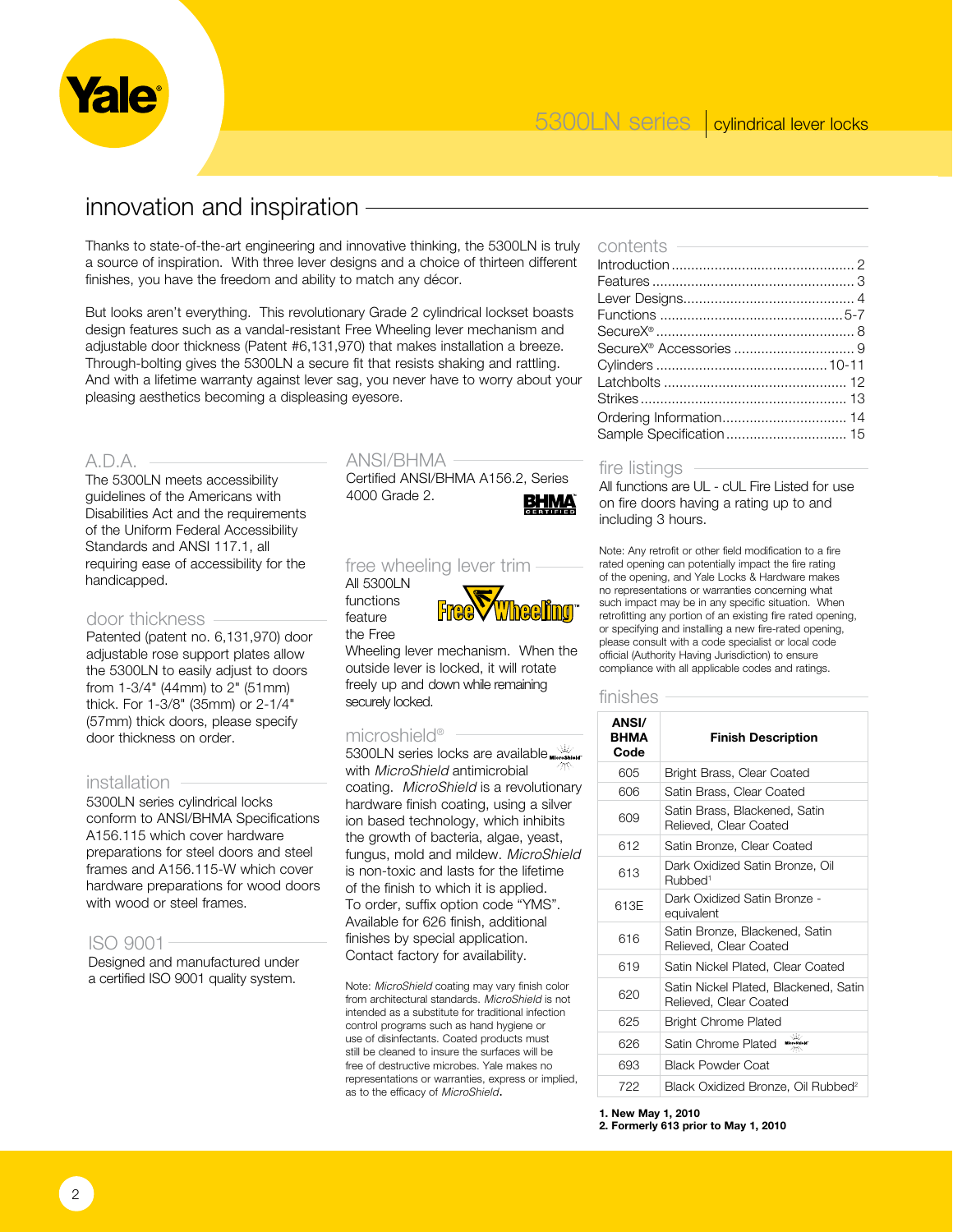

lever designs

Augusta AU

**Lever:** Cast Zinc<br>**Rose:** Cold Forg **Rose:** Cold Forged Brass, Bronze







Monroe MO

**Lever:** Cast Zinc **Rose:** Cold Forged Brass, Bronze









Pacific Beach PB

| Lever:       | Cast Zinc                 |
|--------------|---------------------------|
| <b>Rose:</b> | Cold Forged Brass, Bronze |







**See page 10 & 11 to order interchangeable core cylinder. Dimensions are in inches (millimeters).**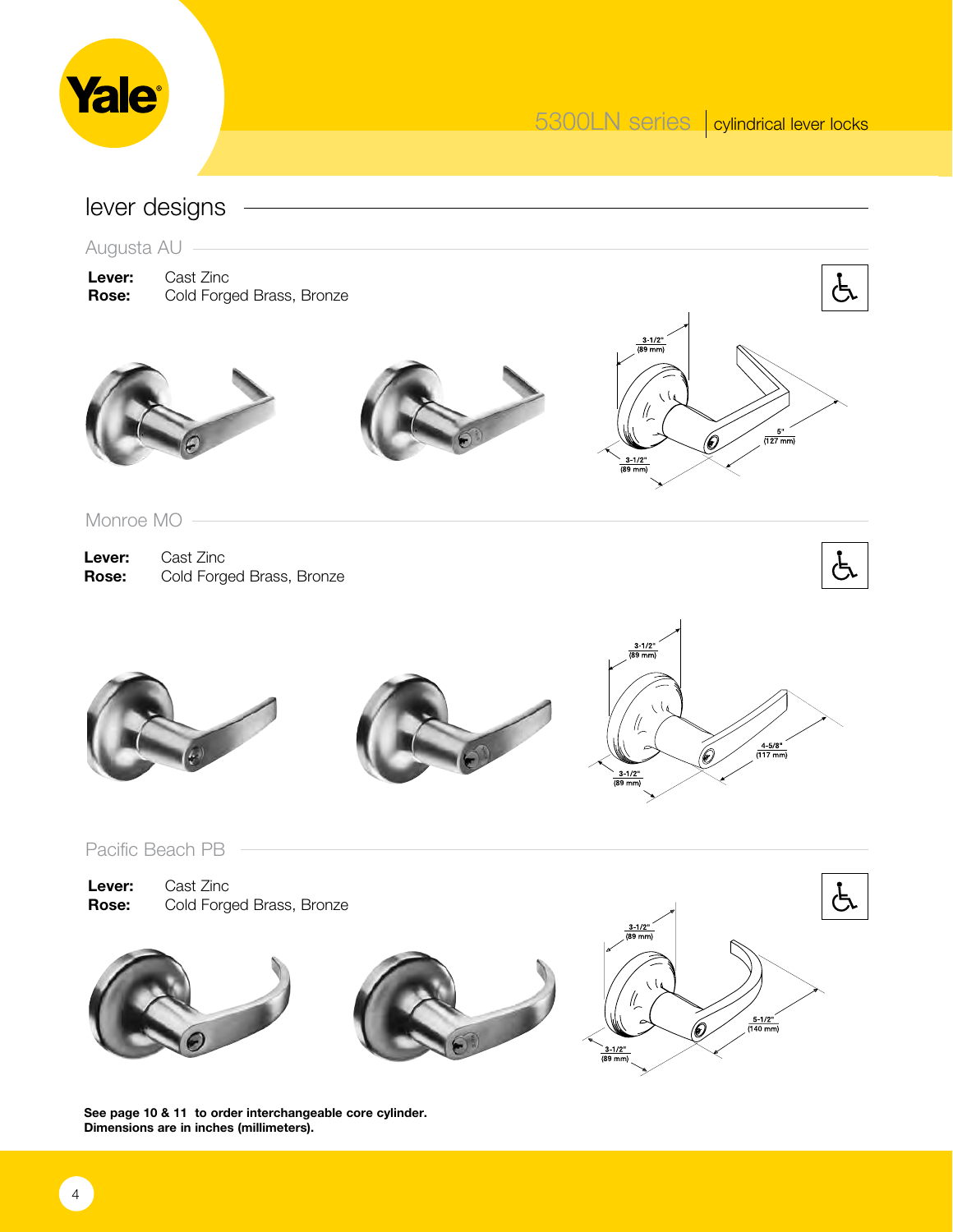## 5300LN series cylindrical lever locks

# functions -



**\*Lever handles are Free Wheeling in locked position. Shaded area denotes Free Wheeling lever.**